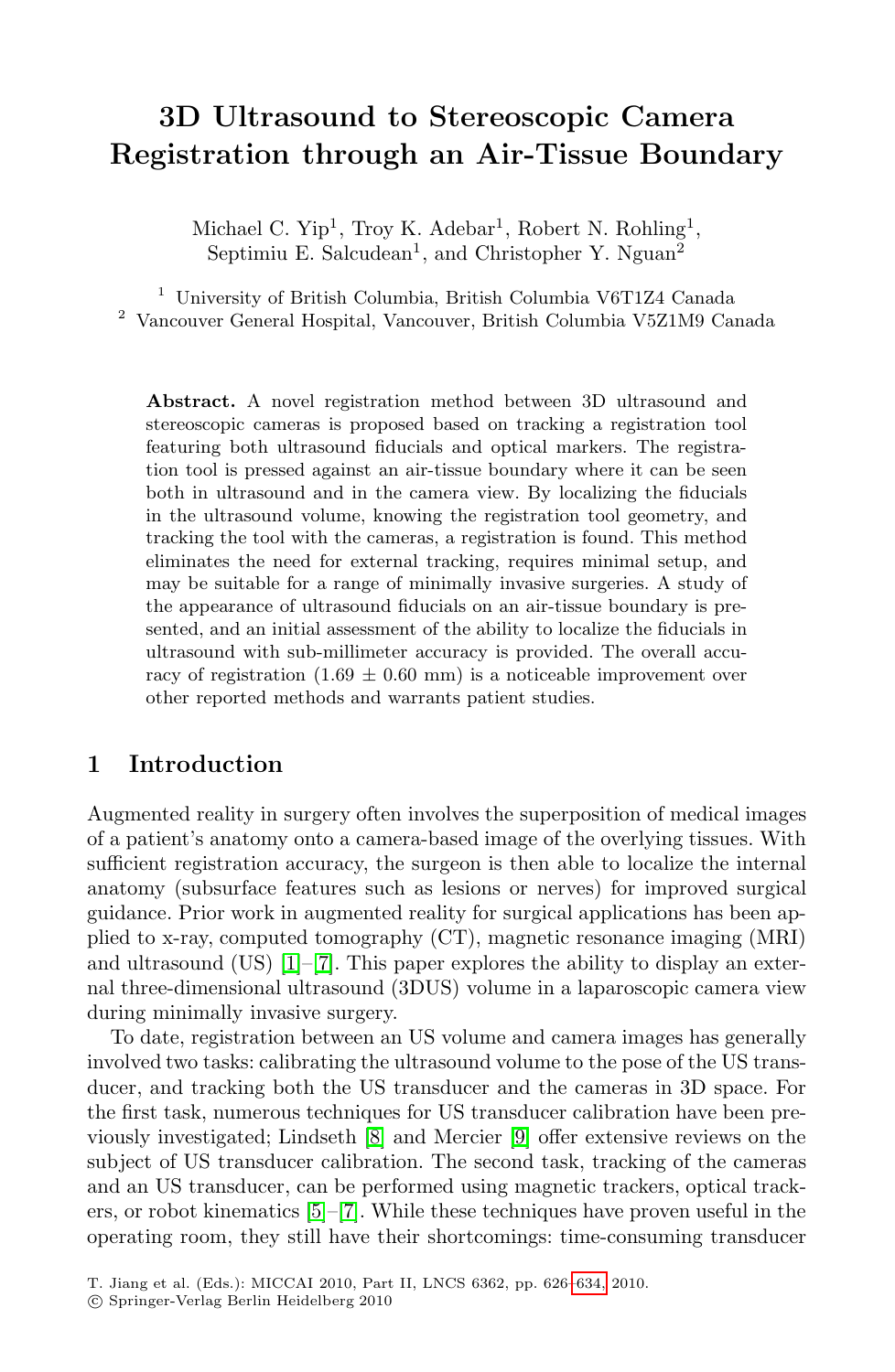calibrations, additional tracking equipment, line-of-sight issues, modifications to the US transducers and cameras for tracking, and consequently the consumption of valuable time and space in the operating room. In addition, cumulative errors in transducer calibration and equipment tracking contribute to errors in registration that may be amplified by a lever-arm effect.

We address the above issues by introducing a new technique for registering stereoscopic cameras and 3DUS using a registration tool. Fiducials attached to the registration tool are held against the air-tissue boundary and imaged through the tissue. Their locations in the US volume are determined, and through the known geometry of the tool and the tracking of the tool by the stereoscopic cameras, a 3DUS to camera registration can be found. This provides a direct transformation from the US to the stereoscopic cameras, thus eliminating errors related to calibrating the US transducer and tracking the US transducer and the cameras. Registration of 3DUS to the cameras directly across the air-tissue boundary is the key innovation of this paper.

We envisage using the novel registration system in laparoscopic surgery, where structures being operated on can be imaged more effectively with external or endocavity US, or with laparoscopic US from a different direction than the camera view. For example, during partial nephrectomy, the kidney can be imaged with external US through the abdomen, or with laparoscopic US from one side of the kidney while the camera and laparoscopic instruments operate from the other. Similarly, in laparoscopic radical prostatectomy, endorectal US can image the prostate as in prostate brachytherapy, while the surgery proceeds with the trans-abdominal or trans-perineal approach. In both cases, registration is required to overlay the US image onto the endoscopic camera view. We propose that it be carried out with the technique described in this paper.

# **2 Methods**

Our study had two goals: to determine the accuracy of locating US fiducials on an air-tissue boundary, and to determine the feasibility of using these fiducials to register 3DUS to stereoscopic cameras. We first examined the accuracy of localizing spherical fiducials on an air-tissue boundary in US. Air-tissue boundaries exhibit high reflection at their surfaces that may make it difficult to accurately localize fiducials. We considered five variables that could affect the accuracy of fiducial localization: (1) fiducial size, (2) lateral position in US image, (3) angle of air-tissue boundary, (4) boundary depth, and (5) stiffness of tissue.

Next, we implemented a direct closed-form registration method between 3DUS -and a stereoscopic camera by localizing surface fiducials in both the 3DUS volume and the stereo camera (Figure 1a). This method is described below.

We begin by defining four coordinate systems, the stereo camera system  $\{o_0, C_0\}$ , the optical marker system  $\{o_1, C_1\}$ , the US fiducial system  $\{o_2, C_2\}$ and the 3DUS system  $\{ \varrho_3, \varrho_3 \}$ . The transformation from  $\{ \varrho_1, \varrho_1 \}$  to  $\{ \varrho_2 \}$ and the 3DUS system  $\{ \varrho_3, \varrho_3 \}$ . The transformation from  $\{ \varrho_1, \varrho_1 \}$  to  $\{ \varrho_0, \varrho_0 \}$ ,<br><sup>0</sup> $T_1$ , is found by stereo-triangulating the optical markers on the registration tool. The transformation from  $\{ \varrho_2, \underline{C}_2 \}$  to  $\{ \varrho_1, \underline{C}_1 \}$ ,  $\{ T_2, \overline{C}_2 \}$  is constant and known from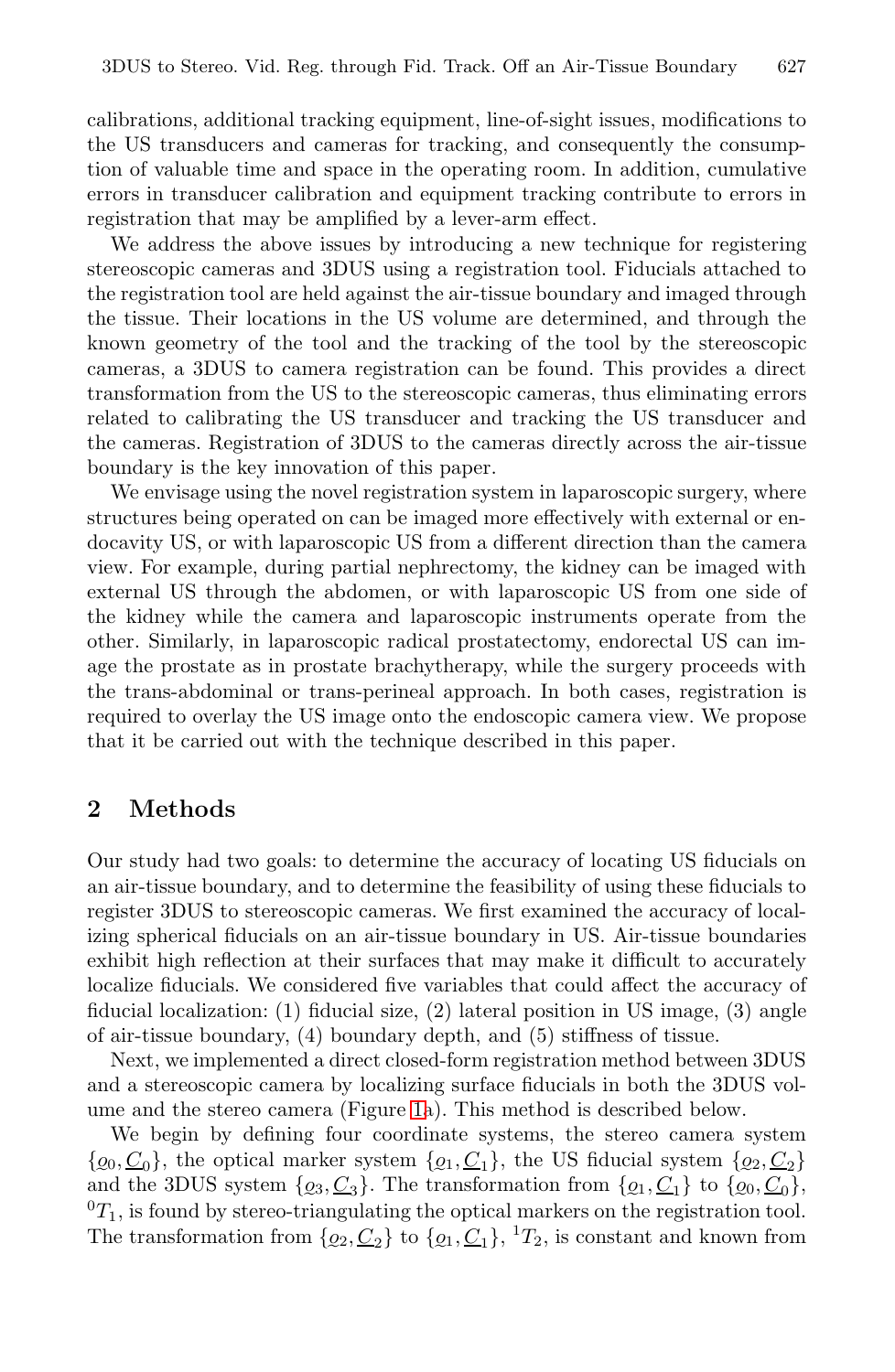628 M.C. Yip et al.

the tool geometry. The transformation from  $\{Q_3, C_3\}$  to  $\{Q_2, C_2\}$ , <sup>2</sup> $T_3$ , is found by localizing three fiducials that define  $\{Q_2, C_2\}$  in the 3DUS system  $\{Q_3, C_3\}$ .

The three fiducial locations in coordinate system  $\{Q_3, \underline{C}_3\}$ ,  ${}^3x_0$ ,  ${}^3x_1$  and  ${}^3x_2$ , define two perpendicular vectors with coordinates

$$
{}^{3}v_{1} = {}^{3}x_{1} - {}^{3}x_{0}
$$
 (1)

$$
{}^{3}v_{2} = {}^{3}x_{2} - {}^{3}x_{0} , \qquad (2)
$$

that can be used to define the unit vectors of frame  $C_2$  in system  $\{Q_3, C_3\}$ :

$$
{}^{3}i_{2} = \frac{{}^{3}v_{1}}{{\left| {{}^{3}v_{1}} \right|}} \tag{3}
$$

$$
{}^{3}k_{2} = \frac{{}^{3}v_{1} \times {}^{3}v_{2}}{{}^{3}v_{1} \times {}^{3}v_{2}||}
$$
 (4)

$$
{}^{3}j_{2} = {}^{3}k_{2} \times {}^{3}i_{2} . \tag{5}
$$

The origin  $q_2$  has coordinates  ${}^3x_0$  in  $\{q_3, Q_3\}$ . The homogeneous transformation from the 3DUS system  $\{ \varrho_3, \varrho_3 \}$  to the US fiducial system  $\{ \varrho_2, \varrho_2 \}$ ,  ${}^3T_2$ , is then  ${}^3k_2 \times {}^3i_2$ .<br>{ $\Omega_3$ ,  $C_3$ }. The l<br>he US fiducial s<br> ${}^3i_2 {}^3j_2 {}^3k_2 {}^3x_0$ <br>0 0 0 1

$$
{}^{3}T_{2} = \begin{bmatrix} {}^{3}i_{2} {}^{3}j_{2} {}^{3}k_{2} {}^{3}x_{0} \\ 0 0 0 1 \end{bmatrix}
$$
 (6)

and  ${}^{2}T_{3} = {}^{3}T_{2}^{-1}$ . The overall transformation between the stereo camera system  $\{ \varrho_0, \underline{C}_0 \}$  and the 3DUS system  $\{ \varrho_3, \underline{C}_3 \}$  is then

$$
{}^{0}T_{3} = {}^{0}T_{1} {}^{1}T_{2} {}^{2}T_{3} . \tag{7}
$$

A homogenous transformation can then be constructed to register the 3DUS frame to the stereo camera frame. Lastly, with known camera parameters (focal length, image center, distortion coefficient, etc.), the registered US volume in the camera frame can be projected onto the two stereoscopic images.

#### **2.1 Experimental Setup**

Figure 1b shows the experimental setup used in this study. 3DUS volumes were captured using a Sonix RP US machine (Ultrasonix Medical Corp., Richmond, Canada) with a mechanical 3D transducer (model 4DC7-3/40). A three-axis mechanical micrometer stage was used for accurate positioning of registration tools relative to the fixed US transducer and stereo cameras.

**Surface Fiducial Localization.** Sets of steel spherical fiducials arranged in precisely known geometry were pressed against tissue-mimicking phantoms, imaged and localized in the 3DUS volumes. The steel plates contained three sets of fiducials spaced 10 cm apart, with each set consisting of a center fiducial and eight surrounding fiducials at a radius of 10 mm (Figure 2a). The fiducials were seated in holes cut into the plate on a water jet cutter with dimensional accuracy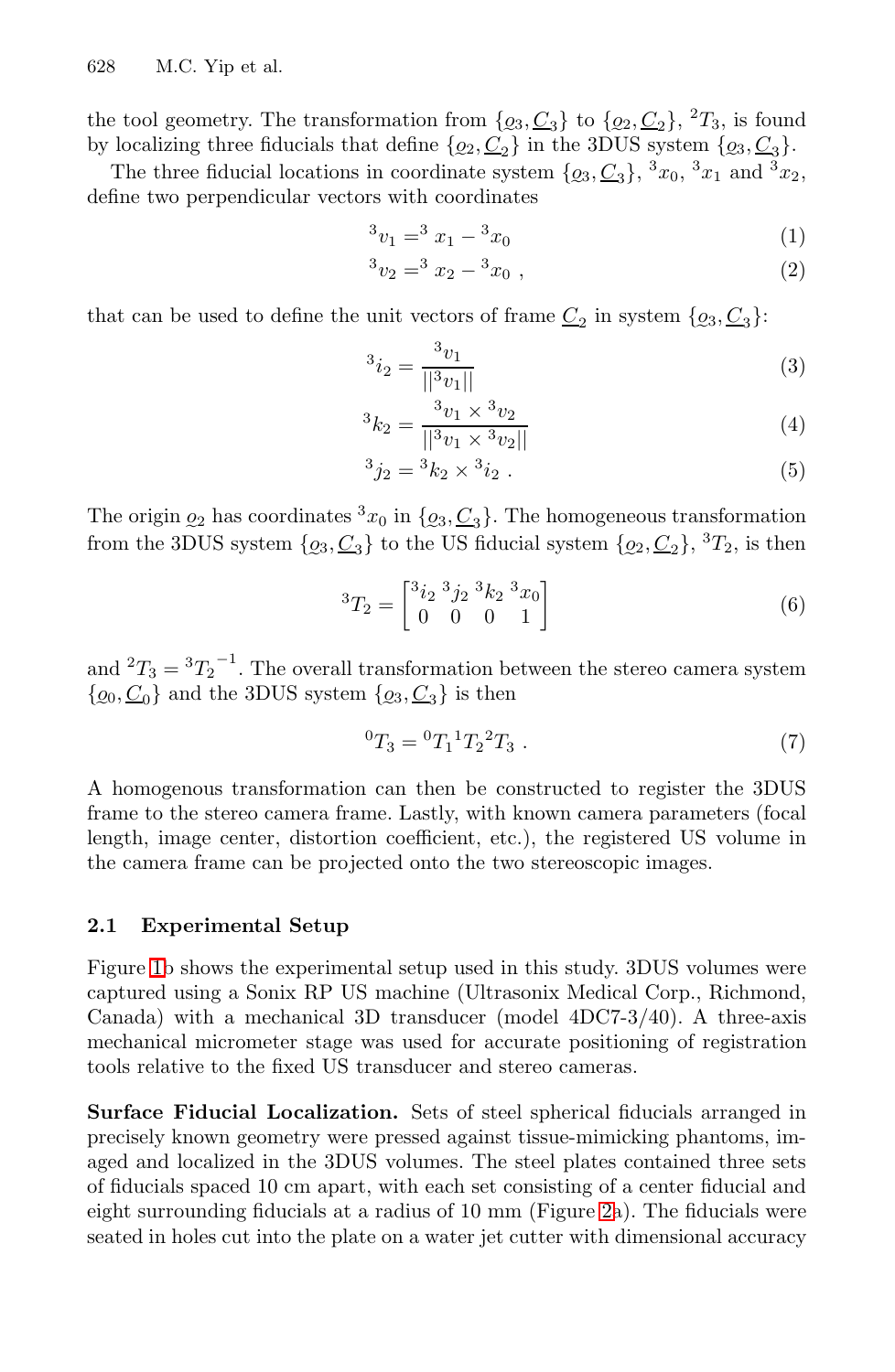

**Fig. 1.** a) Schematic of the registration method, b) Experimental Setup

of 0.13 mm. Fiducial diameters of 2 mm, 3 mm and 4 mm were imaged through phantoms with thicknesses of 3 cm, 6 cm and 9 cm, stiffnesses of 12 kPa, 21 kPa and 56 kPa, and boundary angles of 0 degrees, 20 degrees and 40 degrees. The phantoms were made from polyvinyl chloride (PVC) using a ratio of liquid plastic to softener of 1:1 (12 kPa, low stiffness), 2:1 (21 kPa, medium stiffness), and :0 (56 kPa, high stiffness) to create phantoms that mimicked tissue properties [10]. To create fully developed speckle, one percent (mass) cellulose was added as a scattering agent.

The five independent variables evaluated were varied independently about a control case (3 mm fiducials, 6 cm depth, 21 kPa stiffness, 0 degree angle, and central location). The surface fiducial plates were pressed lightly into the PVC tissue phantoms, and imaged through the phantoms. The fiducials were then manually localized in the US volume, and the Euclidean distances between the outer fiducials and the center fiducials were compared to the known geometry to determine the accuracy of localization. For every variable level, 10 tests with 8 error measurements were performed  $(n = 80)$ . The focal depth was set to the boundary depth in all tests.



**Fig. 2.** a) Fiducial localization test plate, b) Registration tool, c) Registration accuracy test tool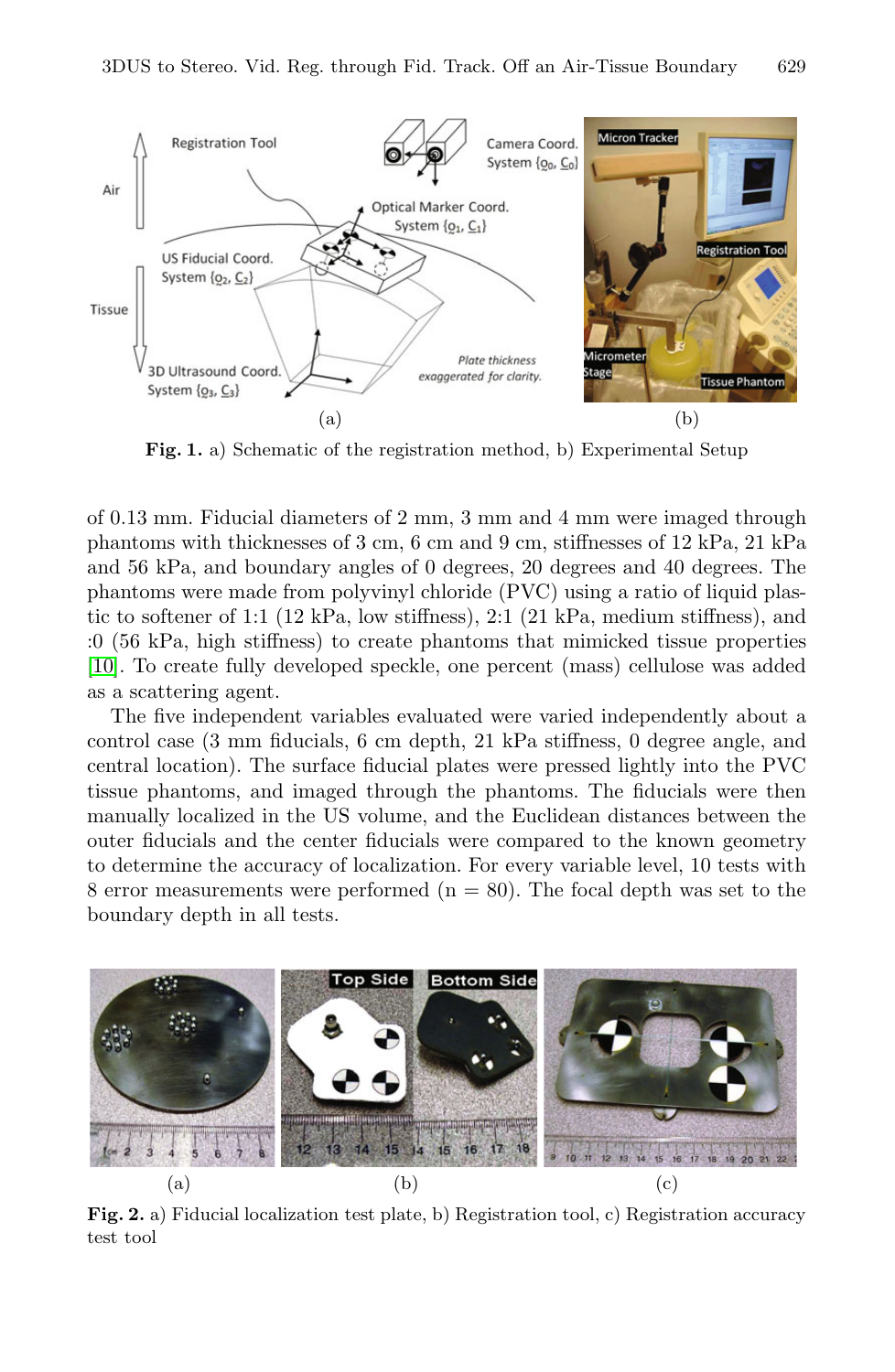#### 630 M.C. Yip et al.

**Registration.** For the registration experiments, a Micron Tracker H3-60 optical tracking system (Claron Technology, Toronto, Canada) was used as the stereoscopic cameras. This provided a stable and accurate pre-calibrated camera system and allowed the analysis of registration accuracy to focus mainly on localizing the registration tool in US. The registration tool was also built on a steel plate cut on a waterjet cutter (Figure 2b). On the top surface are three Micron Tracker markers spaced 20 mm and 15 mm apart forming an "L" shape; on the bottom surface are three surface fiducials (3 mm) seated in holes cut directly in line with the Micron Tracker markers. Registration accuracy was measured using the test tool shown in Figure 2c. The test tool consists of a steel frame, a nylon wire cross which can be accurately localized by US in a water bath, and three Micron Tracker markers which allow the tracker to determine the location of the wire cross in the camera frame.

We first determined the homogeneous transformation relating points in the US frame to the camera frame using the registration tool. We then evaluated the accuracy of the transformation using the test tool placed in a water bath. The crosswire location in US registered into the camera frame was compared to the location of the crosswire in the camera coordinates. This was done by saving a US volume of the crosswire in a water bath, and then draining the water to track the optical markers on the test tool in the stereoscopic cameras. Registration error was defined as the Euclidean distance between the position predicted by registration and the tracked position of the crosswire in the cameras. The errors were transformed into the US frame so that they could be specified in the lateral, elevational and axial directions. To ensure accurate scales, the US volumes were generated using the correct speeds of sound for the phantoms and for water.

## **3 Results**

The results of the fiducial localization experiments are shown in Table 1. Hypothesis testing was used to determine the statistical signficance of variables. Given two groups *x* and *y*, unpaired student *t*-tests determine the probability p that the null hypothesis  $(\mu_x = \mu_y)$  was true. A one-way analysis of variance (ANOVA) is a generalization of the student *t*-test for more than two groups and produces probability statistics *{F, p}*. For both the student *t*-test and ANOVA, a generally accepted probability for suggesting statistical significance is  $p < 0.05$ .

The ANOVA results showed that the size of the fiducial, the depth of the boundary, and the angle at which the boundary was imaged affect the accuracy of fiducial localization (ANOVA:  $F_{size}$  = 7.34,  $p_{size}$  = 9.96*E -* 04;  $F_{depth}$  =  $15.5, p_{depth} = 1.11E - 06; F_{angle} = 8.49, p_{angle} = 3.61E - 04$ . However, the tissue stiffness does not significantly change the accuracy of fiducial localization (ANOVA:  $F_{stiffness} = 0.0414, p_{stiffness} = 0.960$ ). *T*-tests results showed that the lateral position of the fiducials on the boundary plays a significant role in the accuracy of localization (t-test:  $p = 7.10E - 18$ ).

In our registration experiment, four unique poses of the registration tool were used for a physical configuration of the camera and US transducer. The registration errors were computed at twelve different locations in the US volume. To test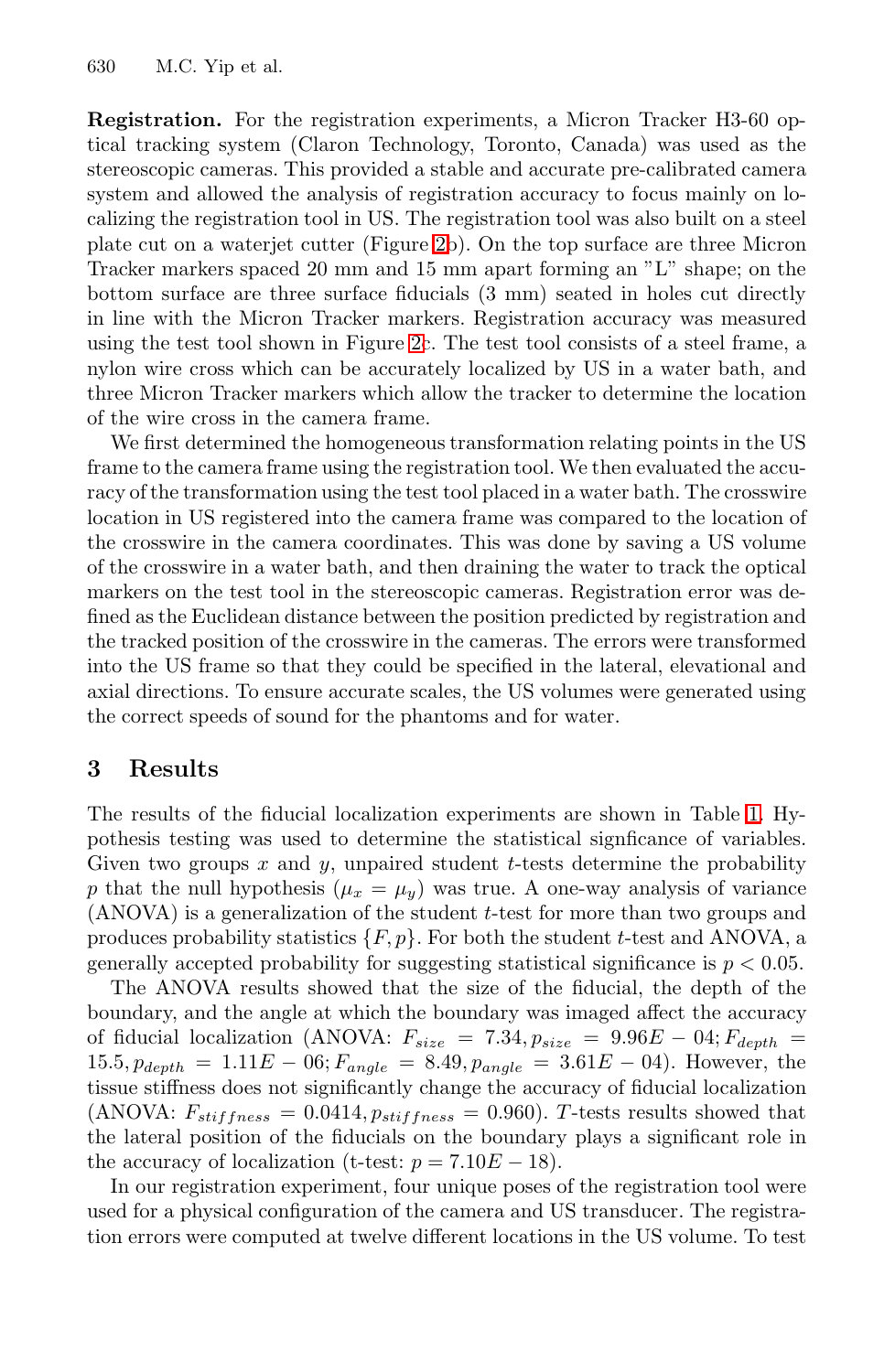| Variable                | Value                    | Mean $\pm$ Std Dev. (mm) Median (mm) RMS Error |      |      |
|-------------------------|--------------------------|------------------------------------------------|------|------|
| Fiducial Size           | $2 \text{ mm}$           | $0.94 \pm 0.34*$                               | 0.89 | 1.00 |
|                         | $3 \text{ mm}$           | $0.82 \pm 0.28$                                | 0.78 | 0.87 |
|                         | $4 \text{ mm}$           | $0.70 \pm 0.20$                                | 0.67 | 0.73 |
| <b>Boundary Depth</b>   | Long $(9 \text{ cm})$    | $0.54 + 0.18*$                                 | 0.55 | 0.57 |
|                         | Med. $(6 \text{ cm})$    | $0.82 \pm 0.28$                                | 0.78 | 0.87 |
|                         | Short $(3 \text{ cm})$   | $0.66 \pm 0.20^*$                              | 0.64 | 0.69 |
| <b>Tissue Stiffness</b> | High (12kPa)             | $0.81 \pm 0.30$                                | 0.78 | 0.86 |
|                         | Med. $(21kPa)$           | $0.82 \pm 0.28$                                | 0.78 | 0.87 |
|                         | Low $(56kPa)$            | $0.80 \pm 0.19$                                | 0.80 | 0.82 |
| Boundary Angle          | $0^{\circ}$              | $0.82 \pm 0.28$                                | 0.78 | 0.87 |
|                         | $20^{\circ}$             | $0.78 \pm 0.28$                                | 0.75 | 0.83 |
|                         | $40^{\circ}$             | $1.04 \pm 0.35^*$                              | 0.97 | 1.10 |
| Lateral Position        | Center                   | $0.82 \pm 0.28^*$                              | 0.78 | 0.87 |
| On Boundary             | Offset $(10 \text{ cm})$ | $0.60 \pm 0.28^*$                              | 0.59 | 0.66 |

**Table 1.** Mean, standard deviation and median of errors associated with localizing bead fiducials at air-tissue boundaries. Significantly different from control case  $=$  (\*)

**Table 2.** Mean errors  $(n = 12)$  between points in a registered 3DUS volume and its location in the stereo-camera frame

|                | $e_{Lateral}$ (mm) | $e_{Elevational}$ (mm)                                                          | $e_{Axial}$ (mm) | (mm)<br>$e_{Total}$ |
|----------------|--------------------|---------------------------------------------------------------------------------|------------------|---------------------|
| Registration 1 | $0.90 \pm 0.44$    | $0.77 \pm 0.33$                                                                 | $1.08 \pm 0.75$  | $1.75 \pm 0.56$     |
| Registration 2 | $1.02 \pm 0.45$    | $0.60 \pm 0.32$                                                                 | $1.14 \pm 0.99$  | $1.83 \pm 0.74$     |
| Registration 3 | $0.65 \pm 0.43$    | $0.76 \pm 0.33$                                                                 | $1.01 + 0.63$    | $1.55 + 0.53$       |
| Registration 4 | $0.57 \pm 0.40$    | $0.82 \pm 0.30$                                                                 | $1.03 \pm 0.79$  | $1.60 \pm 0.58$     |
| Average        |                    | $[0.78 \pm 0.45$ mm $[0.74 \pm 0.32$ mm $[1.07 \pm 0.78$ mm $[1.69 \pm 0.60$ mm |                  |                     |

the repeatability of this method, the registration was repeated four times on the same images. Table 2 shows that the average error among all the transformed points for all transformations was 1.69 mm, with a minimum error of 1.55 mm and a maximum error of 1.84 mm. The time required to perform a registration was approximately equal to the acquisition time of a 3DUS volume (2 sec).

# **4 Discussion**

The fiducial localization tests showed that errors associated with localizing surface fiducials at an air-tissue boundary ranged from 0.54 mm to 1.04 mm. Several variables had a significant effect on accuracy. The smaller fiducials (2 mm) produced higher localization errors, suggesting that the fiducials became lost in the boundary reflection. The larger fiducials presented larger features that were easier to detect. Boundary depths farther away from the US transducer produced lower localization errors, as fiducial centers were more difficult to localize when approaching the near field [11].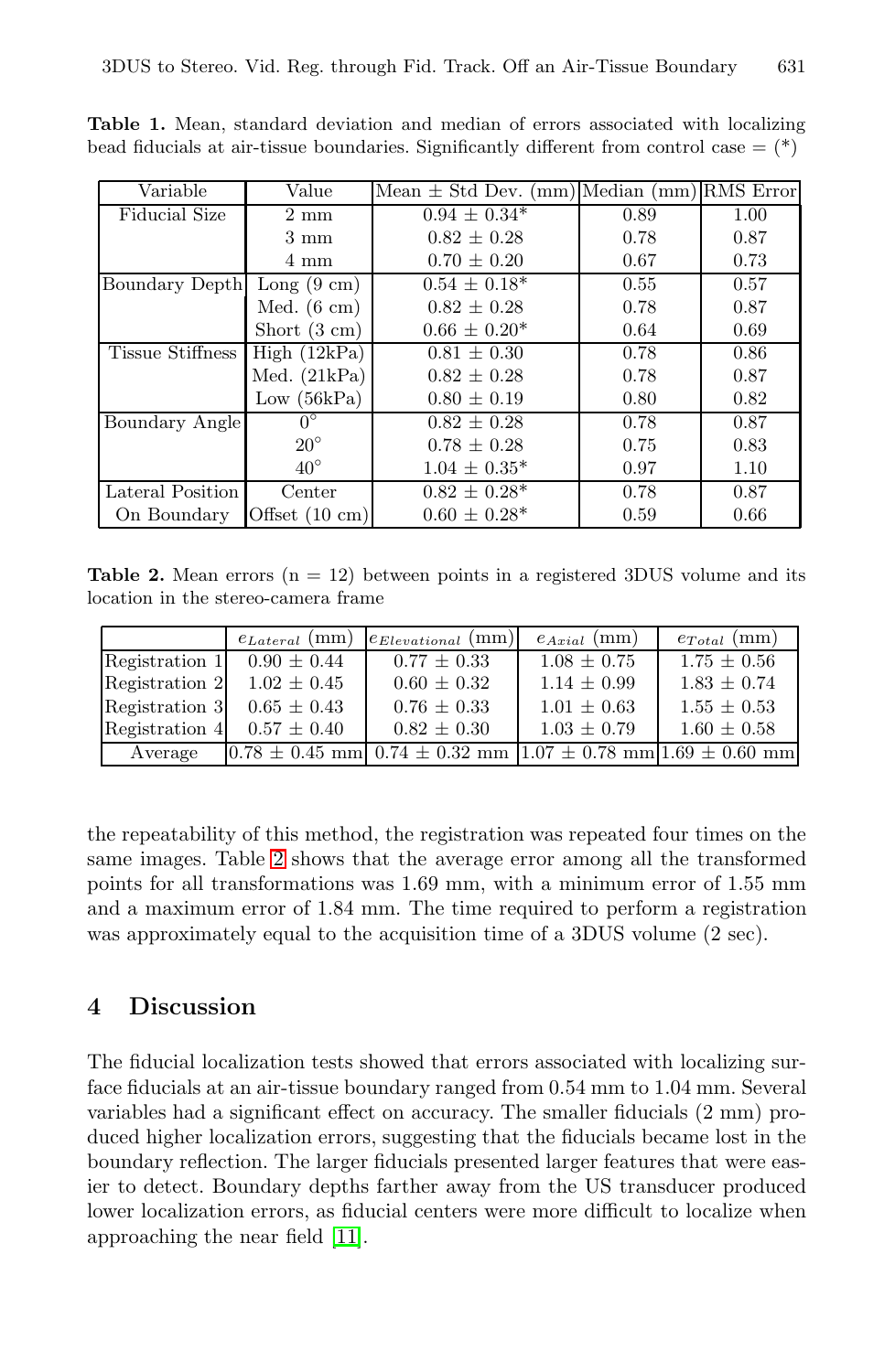632 M.C. Yip et al.

Two results from the localization error analysis that have practical implications are that tissue stiffness does not significantly affect the accuracy of fiducial localization and that only large angles (e.g. 40 degrees) significantly affect the localization accuracy. Our registration method should therefore remain accurate for tissues with a wide variety of stiffnesses and shapes. The lateral location of the fiducials on the air-tissue boundary, however, was significant to the localization accuracy. The air-tissue boundary exhibited greater specular reflection near the axis of the US transducer, and thus fiducials offset laterally from the axis were less obscured by specular reflection and could be more accurately localized.

The registration experiment showed that using fiducials on an air-tissue boundary for direct registration between 3DUS and stereo cameras is feasible with an accuracy of  $1.69 \pm 0.60$  mm. The largest errors were in the axial directions since the tail artifacts of the surface fiducials obscured the true depth at which the fiducials were located in the US volume (Figure 3). Repeated registrations on the same data and registrations using different physical locations of the registration tool all gave consistent overall and component errors, suggesting a model of the reverberation tail could improve localization and registration accuracy further. Nevertheless, based on the overall errors, our registration method is a promising alternative to using tracking equipment, where errors for similar US-to-camera registration systems are within  $3.05 \pm 0.75$  mm [5] for magnetic tracking and  $2.83 \pm 0.83$  mm [6] for optical tracking. It is clear that the main source of error for the new registration method is the localization of registration tool fiducials, as any localization errors would be amplified by a lever-arm effect.



**Fig. 3.** Example images of an air-tissue boundary (left) and a 3 mm fiducial pressed against an air-tissue boundary (right)

The proposed registration is ideal for situations where the camera and the US transducer are fixed. However, if the US transducer or the camera is moved, a new registration can simply be acquired. Alternatively, in the case of robot-assisted surgery, the robot kinematics can be used to determine the new locations of the camera or the US transducer and maintain continuous registration to within the accuracy of robot kinematic calculations from joint angle readings.

A few practical issues with the proposed registration method should be considered. First, stereo-camera disparity plays a significant role in the accuracy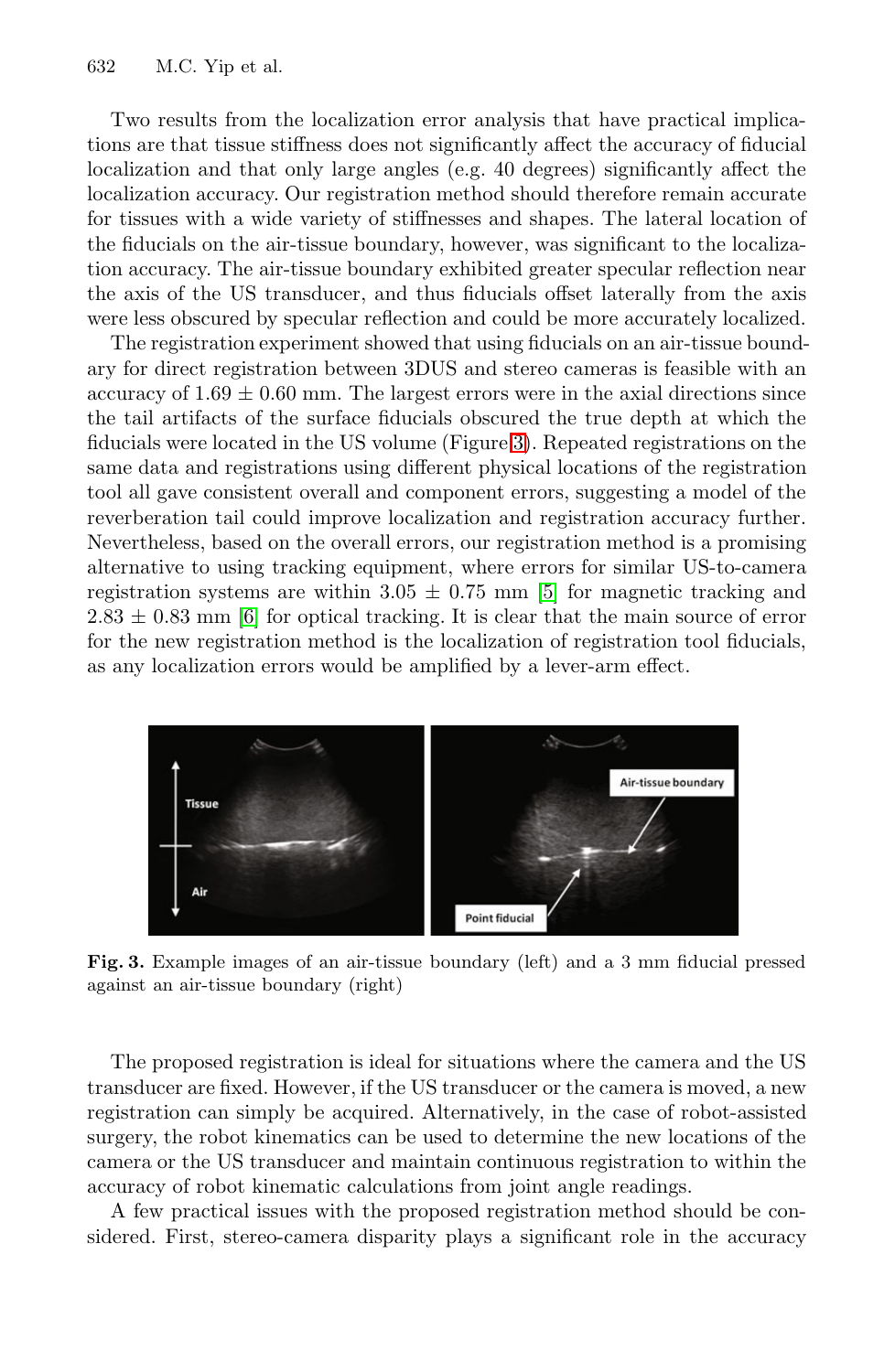of registration. The registrations presented in this paper were performed using the Claron Micron Tracker; this represents an ideal case, as the cameras have a large disparity  $(12 \text{ cm})$  and a tracking error of  $\pm 0.2 \text{ mm}$ . In minimally invasive surgery, laparoscopic stereo-cameras having much smaller disparities would be used, possibly resulting in higher errors (although the cameras are imaging a much shallower depth so that the effect of disparity is lessened). This can be compensated for by maximizing the size of the registration tool, producing a well-conditioned system for computing the transformations. Such a registration tool could be designed to fold and fit through a trocar for laparoscopic surgery.

Another way to improve registration accuracy is to introduce redundancy into the registration data. Our registration tool featured only the minimum three fiducials required to extract the six degrees of freedom transformation between the US volume and the stereoscopic cameras; with more fiducials on the registration tool, averaging could be used to reduce errors. In addition, higher accuracies can be achieved by considering different poses of the registration tool in both the US and the camera frame [12].

### **5 Conclusions**

In this study, we evaluated the accuracy of localizing fiducials pressed against an air-tissue boundary in ultrasound. We have shown that this method can be used to perform 3D ultrasound to stereo camera registration for augmented reality in surgery. This method provides a direct closed-form registration between a 3DUS volume and a stereoscopic camera view, does not require calibration of the US transducer or tracking of cameras or US transducers, and provides improved accuracies over tracking-based methods. Future work will utilize laparoscopic stereo-cameras in the registration technique, and investigate *in-vivo* studies to confirm an acceptable level of accuracy is achieved in an intra-operative setting.

**Acknowledgments.** The authors wish to thank NSERC and the CIHR Knowledge Translation Fund for supporting this work.

# **References**

- 1. Grimson, E., Leventon, M.: Clinical experience with a high precision image-guided neurosurgery system. In: Wells, W.M., Colchester, A.C.F., Delp, S.L. (eds.) MICCAI 1998. LNCS, vol. 1496, pp. 63–73. Springer, Heidelberg (1998)
- 2. Fuchs, H., Livingston, M.A., Raskar, R., et al.: Augmented Reality Visualization for Laparoscopic Surgery. In: Wells, W.M., Colchester, A.C.F., Delp, S.L. (eds.) MICCAI 1998. LNCS, vol. 1496, pp. 934–943. Springer, Heidelberg (1998)
- 3. Su, L.M., et al.: Augmented Reality During Robot-assisted Laparoscopic Partial Nephrectomy: Toward Real-Time 3D-CT to Stereoscopic Video Registration. J. Urology 73(4), 896–900 (2009)
- 4. Teber, D., et al.: Augmented Reality: A New Tool To Improve Surgical Accuracy during Laparoscopic Partial Nephrectomy? Preliminary In Vitro and In Vivo Results. European Urology 56(2), 332–338 (2009)